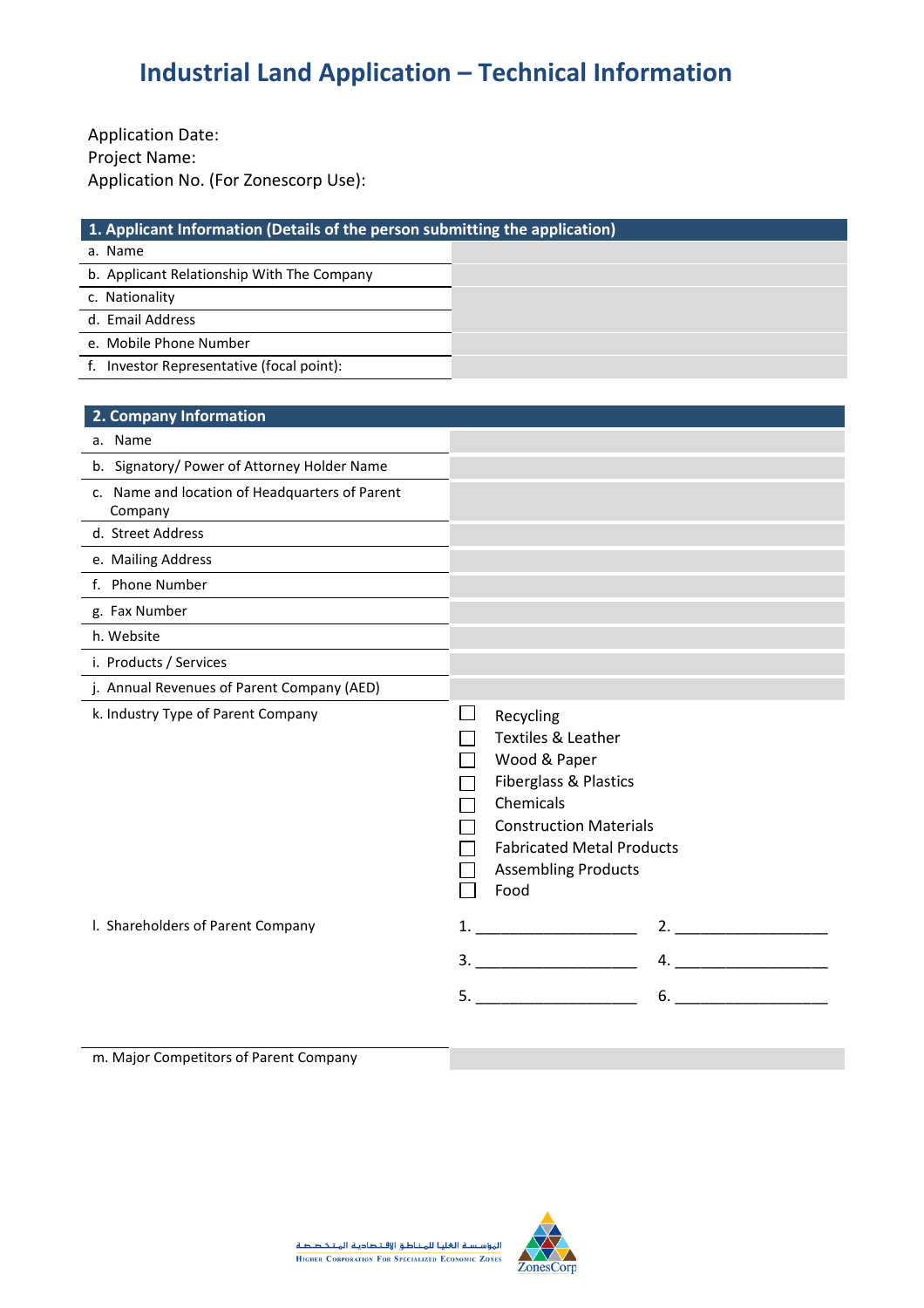| 3. Project Timelines & Financials                                                                                      |                                                                                                                                                                                                             |
|------------------------------------------------------------------------------------------------------------------------|-------------------------------------------------------------------------------------------------------------------------------------------------------------------------------------------------------------|
| a. Project Description<br>(Please separately attach project concept plan<br>(sketch) & production process flow charts) |                                                                                                                                                                                                             |
| b. Industry Type of the New Project                                                                                    | Recycling<br><b>Textiles &amp; Leather</b><br>Wood & Paper<br>Fiberglass & Plastics<br>Chemicals<br><b>Construction Materials</b><br><b>Fabricated Metal Products</b><br><b>Assembling Products</b><br>Food |
| c. Construction Start Date                                                                                             |                                                                                                                                                                                                             |
| d. Construction Completion Date                                                                                        |                                                                                                                                                                                                             |
| e. Operation Start Date                                                                                                |                                                                                                                                                                                                             |
| f. Date to hit Full Capacity                                                                                           |                                                                                                                                                                                                             |
| g. Annual Revenues for New Project (AED)                                                                               |                                                                                                                                                                                                             |
| h. Estimated Annual Costs                                                                                              |                                                                                                                                                                                                             |
| i. Direct Material Costs                                                                                               |                                                                                                                                                                                                             |

- ii. Manpower Costs
- iii. Other Costs
- iv. Total (i+ii+iii)

| <b>4. Investment Details</b>       | <b>Total Investment (AED)</b>               | <b>UAE Sourced (%)</b> | <b>Foreign Sourced (%)</b> |
|------------------------------------|---------------------------------------------|------------------------|----------------------------|
| a. Plant & Equipment               |                                             |                        |                            |
| b. Building & Infrastructure       |                                             |                        |                            |
| c. Working Capital                 |                                             |                        |                            |
| d. Total $(a+b+c)$                 |                                             |                        |                            |
| e. Funding Details                 |                                             |                        |                            |
| i. Equity (AED)                    |                                             |                        |                            |
| ii. Debt (AED)                     |                                             |                        |                            |
| iii. Is Funding already<br>Secured | Yes<br>No                                   |                        |                            |
| iv. Source of Debt funding         |                                             |                        |                            |
| f. Assignment of land              | Pre-requisite<br>Preferable<br>Not Required |                        |                            |

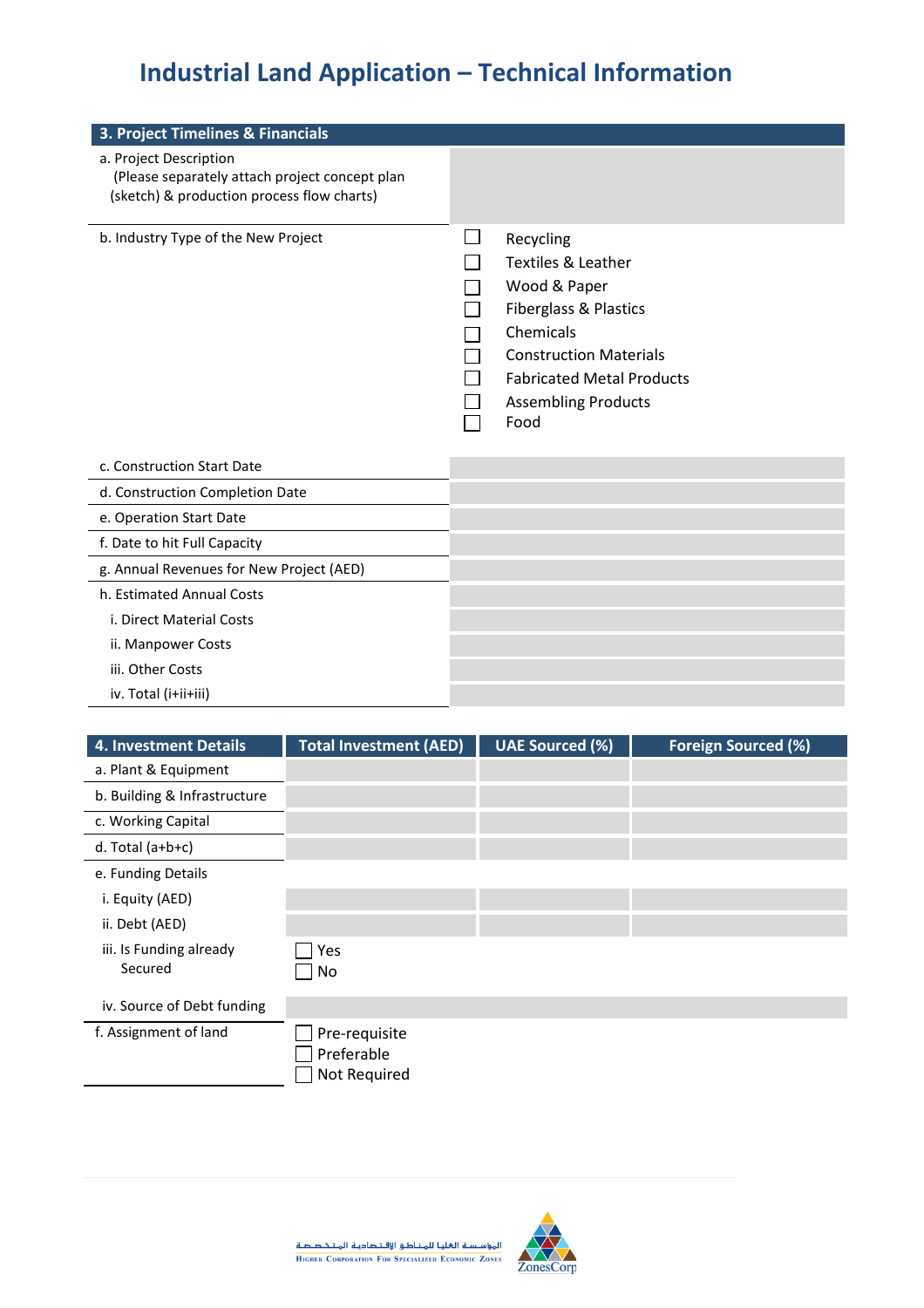| <b>5. Land Requirements</b>  | Footprint Area $(m2)$ | Built-up Area $(m^2)$ |
|------------------------------|-----------------------|-----------------------|
| a. Built Structure Breakdown |                       |                       |
| Factory<br>۱.                |                       |                       |
| ii. Warehouse                |                       |                       |
| iii. Office                  |                       |                       |
| iv. Utilities                |                       |                       |
| v. Total Area of Built       |                       |                       |
| Structures (i+ii+iii+iv)     |                       |                       |
| b. Open-Area                 |                       |                       |
| c. Land reserved for Future  |                       |                       |
| Expansion (if applicable)    |                       |                       |
| d. Total Area (a(v)+b+c)     |                       |                       |
| e. Required Location         | Abu Dhabi<br>Al Ain   |                       |

| 6. Workforce &<br><b>Residential</b>                 | <b>Typical Salary</b><br>Range (AED) |                             | <b>Number</b> | <b>UAE</b><br><b>Nationals</b> | <b>Type of Residential</b>                     | Company to<br>provide               |
|------------------------------------------------------|--------------------------------------|-----------------------------|---------------|--------------------------------|------------------------------------------------|-------------------------------------|
| <b>Requirements</b>                                  | <b>Min</b><br><b>Salary</b>          | <b>Max</b><br><b>Salary</b> | of Staff      | $(\%)$                         | <b>Requirements</b><br>(Labor Camp/Flat/Villa) | <b>Accommodation</b><br>(Yes or No) |
| a. Unskilled Workers<br>Operators                    |                                      |                             |               |                                |                                                |                                     |
| b. Semi-Skilled<br>Workers                           |                                      |                             |               |                                |                                                |                                     |
| c. Skilled Workers /<br>Technicians /<br>Supervisors |                                      |                             |               |                                |                                                |                                     |
| d. Line & Middle<br><b>Managers</b>                  |                                      |                             |               |                                |                                                |                                     |
| e. Senior Managers                                   |                                      |                             |               |                                |                                                |                                     |
| f. Total $(a+b+c+d+e)$                               |                                      |                             |               |                                |                                                |                                     |

| 7. Logistics & Operation Details          | <b>Full Capacity</b> |
|-------------------------------------------|----------------------|
| a. % of Raw Materials Manufactured in UAE |                      |
| i. By Road                                |                      |
| ii. By Sea                                |                      |
| b. % of Raw Materials Imported            |                      |
| i. By Road                                |                      |
| ii. By Sea                                |                      |
| iii. By Air                               |                      |
| c. % of Finished Products Sold in UAE     |                      |
| i. By Road                                |                      |
| ii. By Sea                                |                      |
| d. % of Finished Products Exported        |                      |
| i. By Road                                |                      |
| ii. By Sea                                |                      |
| iii. By Air                               |                      |



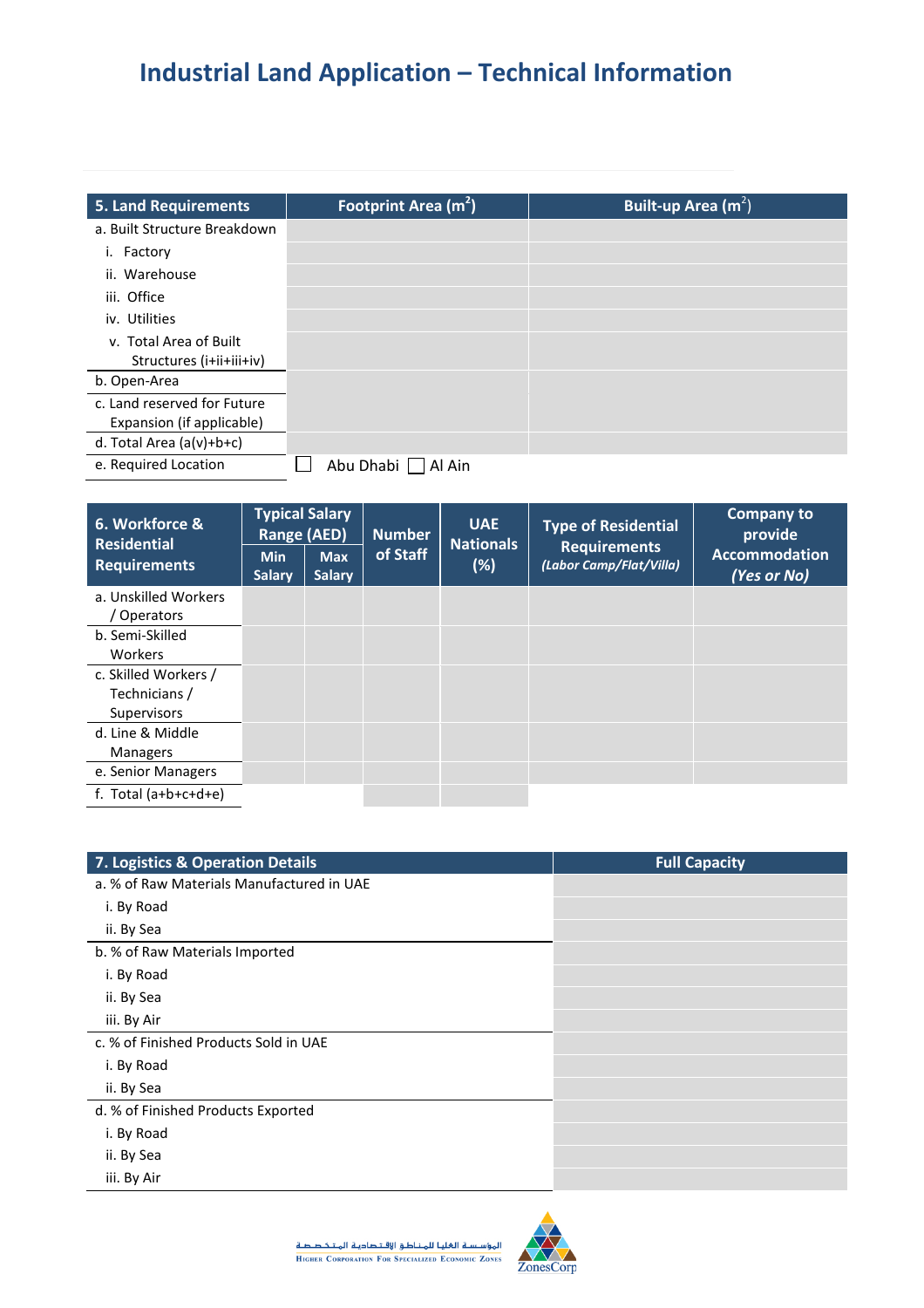| e. Annual Container Volume (TEUs)                                     |                          |
|-----------------------------------------------------------------------|--------------------------|
| f. Annual Dry Bulk Volume (tons)                                      |                          |
| g. Annual Liquid Bulk Volume $(m^3)$                                  |                          |
| h. Total Number of Trips per Day for Light Vehicles                   |                          |
| i. Total Number of Trips per Day for Heavy Vehicles (e.g. trucks)     |                          |
| j. Have you secured the supply of raw materials?                      | No.<br>Yes               |
| k. Importance of Connectivity to Airport                              | N <sub>o</sub><br>Yes    |
| I. Waterfront Location                                                | Pre-requisite Preferable |
|                                                                       | Not Required             |
| m. Port Proximity                                                     | Pre-requisite Preferable |
|                                                                       | Not Required             |
| i. If proximity is required what is the minimum draft requirement (m) |                          |
| ii. Number of vessel movements per day                                |                          |
| iii. Typical vessel size (tons)                                       |                          |
| n. Is co-location next to other factories or industries required?     | No.<br>Yes               |
| o. Any specific Logistic Requirements? (If yes, please specify)       |                          |

| 8. Utilities                  |  |
|-------------------------------|--|
| a. Power                      |  |
| i. Total Peak Demand (MW)     |  |
| ii. Total Connected Load (MW) |  |

| b. Operational Water<br><b>Requirements</b>        | <b>Source</b>                              | <b>Consumption</b><br>(m <sup>3</sup> / day) |          | <b>Provision of Supply</b> |                 | <b>Storage Methods</b>    |
|----------------------------------------------------|--------------------------------------------|----------------------------------------------|----------|----------------------------|-----------------|---------------------------|
| i. Potable Water                                   |                                            |                                              |          |                            |                 |                           |
| ii. Treated Water (Non-Potable)                    |                                            |                                              |          |                            |                 |                           |
| c. Liquid Waste Generation                         | <b>Discharge</b><br>(m <sup>3</sup> / day) |                                              |          |                            |                 |                           |
| i. Industrial Water                                |                                            |                                              |          |                            |                 |                           |
| ii. Domestic Waste Water                           |                                            |                                              |          |                            |                 |                           |
| d1. Industrial Gases<br>(Not available by network) | <b>Oxygen</b>                              | <b>Argon</b>                                 | Hydrogen |                            | <b>Nitrogen</b> | <b>Other (Enter Name)</b> |
| i. Minimum Purity (%)                              |                                            |                                              |          |                            |                 |                           |
| ii. Liquid Volume (Nm <sup>3</sup> /hr)            |                                            |                                              |          |                            |                 |                           |
| iii. Gas Volume (Nm <sup>3</sup> /hr)              |                                            |                                              |          |                            |                 |                           |
| d2. Natural Gas                                    |                                            |                                              |          |                            |                 |                           |
| i. Volume (MMBTU) per day                          |                                            |                                              |          |                            |                 |                           |
| ii. Pressure (bar)                                 |                                            |                                              |          |                            |                 |                           |

| 9.Telecommunication                    |
|----------------------------------------|
| a. Number of Telephone Lines           |
| b. Internet Access<br>(Wired/Wireless) |
| c. Broadband Capacity                  |
| d. Special Services Requirements       |

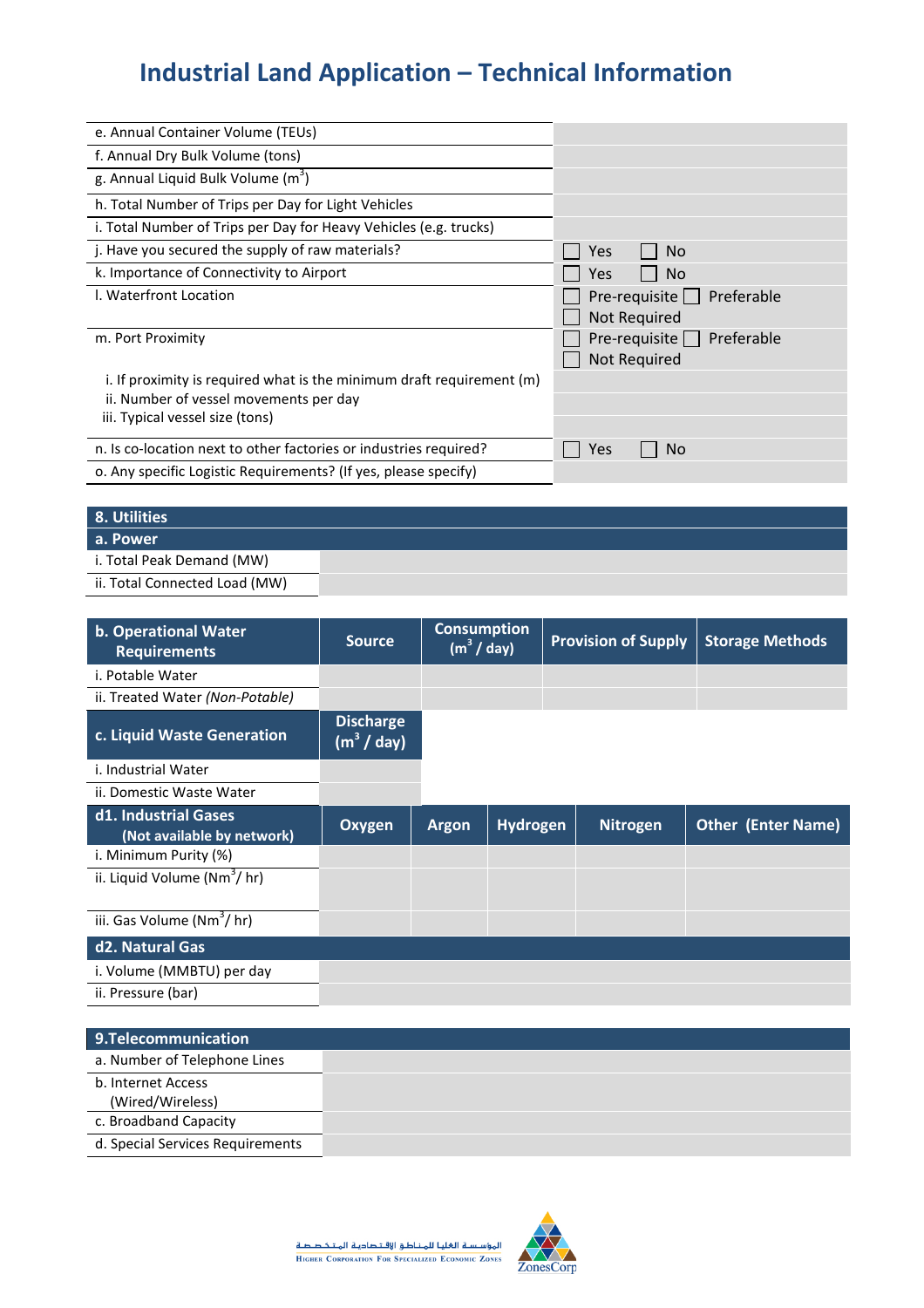| 10. Other Information                                      |                         |                      |                  |  |
|------------------------------------------------------------|-------------------------|----------------------|------------------|--|
| a. Annual value of local                                   |                         |                      |                  |  |
| outsourced activities (AED)                                |                         |                      |                  |  |
| b. Annual expenditure on local                             |                         |                      |                  |  |
| R&D activities (AED)                                       |                         |                      |                  |  |
| c. Top 5 clients and their                                 |                         | <b>Customer Name</b> | Output share (%) |  |
| percentage share of output:                                |                         |                      |                  |  |
| i. Customer 1                                              |                         |                      |                  |  |
| ii. Customer 2                                             |                         |                      |                  |  |
| iii. Customer 3                                            |                         |                      |                  |  |
| iv. Customer 4                                             |                         |                      |                  |  |
| v. Customer 5                                              |                         |                      |                  |  |
| d. Top 5 suppliers and their                               |                         |                      |                  |  |
| location:                                                  |                         | <b>Suppliers</b>     | <b>Location</b>  |  |
| i. Supplier 1                                              |                         |                      |                  |  |
| ii. Supplier 2                                             |                         |                      |                  |  |
| iii. Supplier 3                                            |                         |                      |                  |  |
| iv. Supplier 4                                             |                         |                      |                  |  |
| v. Supplier 5                                              |                         |                      |                  |  |
| e. Value added services essential                          |                         |                      |                  |  |
| for the success of the project                             |                         |                      |                  |  |
| f. Details of industrial projects                          |                         |                      |                  |  |
| owned by existing shareholders                             |                         |                      |                  |  |
| in UAE                                                     |                         |                      |                  |  |
| g. How did you hear about                                  |                         |                      |                  |  |
| ZonesCorp?                                                 |                         |                      |                  |  |
| h. What other locations are you<br>considering within UAE? |                         |                      |                  |  |
| i. Please detail downstream                                |                         |                      |                  |  |
| industries that can support the                            |                         |                      |                  |  |
| project                                                    |                         |                      |                  |  |
| j. Which projects produce similar                          |                         |                      |                  |  |
| products within the UAE/ GCC                               |                         |                      |                  |  |
| (incl. competitors)                                        |                         |                      |                  |  |
| k. Special Requirements                                    |                         |                      |                  |  |
|                                                            |                         |                      |                  |  |
| 11. Self Disclaimer                                        |                         |                      |                  |  |
| a. Do the major shareholders                               |                         |                      |                  |  |
| and/or the parent company                                  |                         |                      |                  |  |
| currently have any outstanding                             | <b>No</b><br>$\Box$ Yes |                      |                  |  |
| payments with a financial                                  |                         |                      |                  |  |
| institution and / or government<br>organizations?          |                         |                      |                  |  |
|                                                            |                         |                      |                  |  |

| b. Do the major shareholders<br>and/or parent company have<br>any on-going litigation?                             | Yes | No.       |
|--------------------------------------------------------------------------------------------------------------------|-----|-----------|
| c. Have the major shareholders<br>and/or parent company had any<br>cheques dishonoured over the<br>past 12 months? | Yes | <b>No</b> |